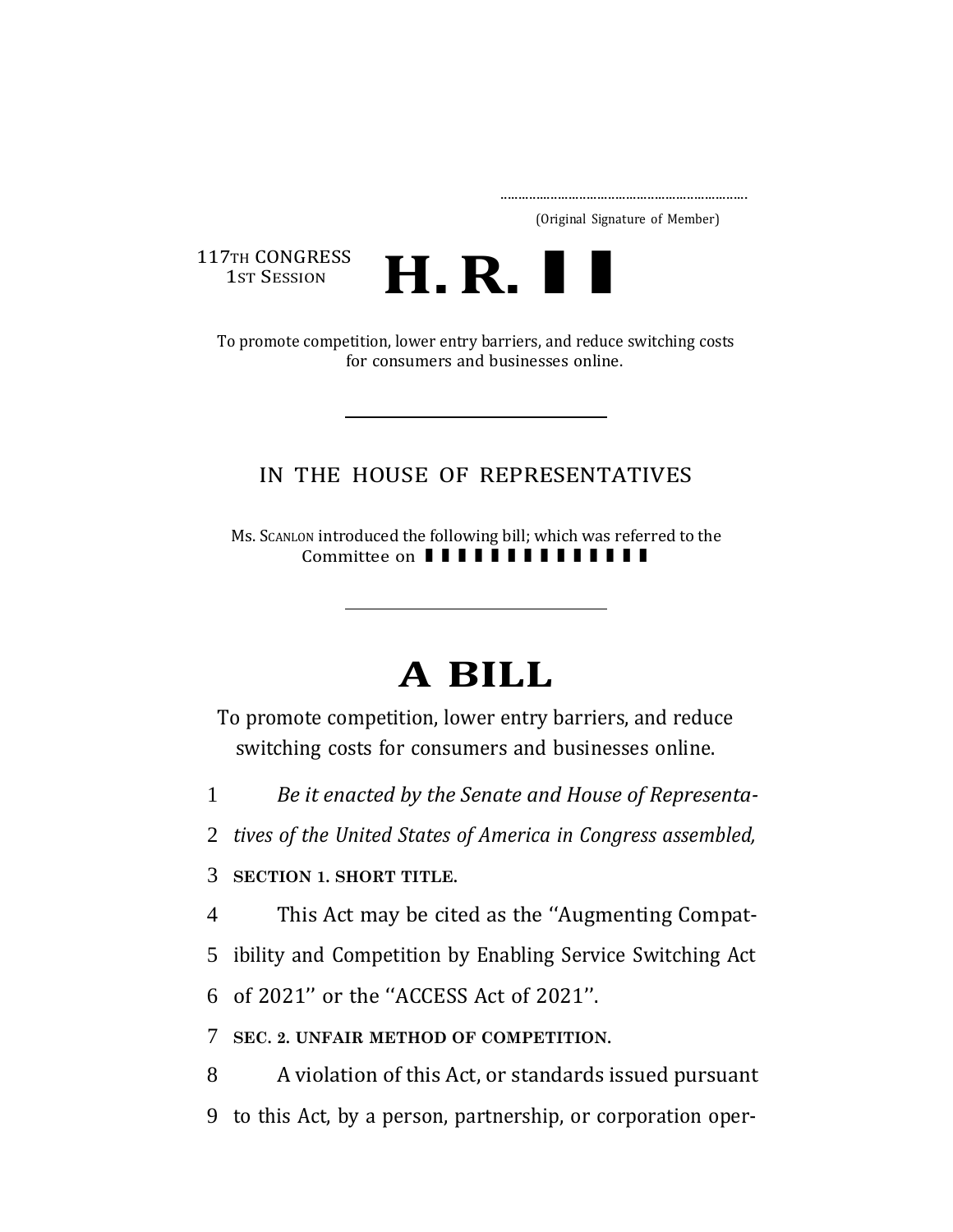ating a covered platform, in or affecting commerce, shall be an unfair method of competition in violation of section 5(a)(1) of the Federal Trade Commission Act (15 U.S.C. 45).

**SEC. 3. PORTABILITY.**

 (a) IN GENERAL.—A covered platform shall maintain a set of transparent, third-party-accessible interfaces (in- cluding application programming interfaces) to enable the secure transfer of data to a user, or with the affirmative consent of a user, to a business user at the direction of a user, in a structured, commonly used, and machine-read- able format that complies with the standards issued pursu-13 ant to section  $6(c)$ .

(b) DATA SECURITY.—

 (1) IN GENERAL.—A competing business or a potential competing business that receives ported user data from a covered platform shall reasonably secure any user data it acquires, and shall take rea- sonable steps to avoid introducing security risks to data or the covered platform's information systems.

 (2) VIOLATION.—A failure to comply with this section is a violation of this Act and subject to the enforcement under sections 9 and 10 of this Act.

 (3) TERMINATION OF ACCESS.—The Commis-sion may require the covered platform to cease the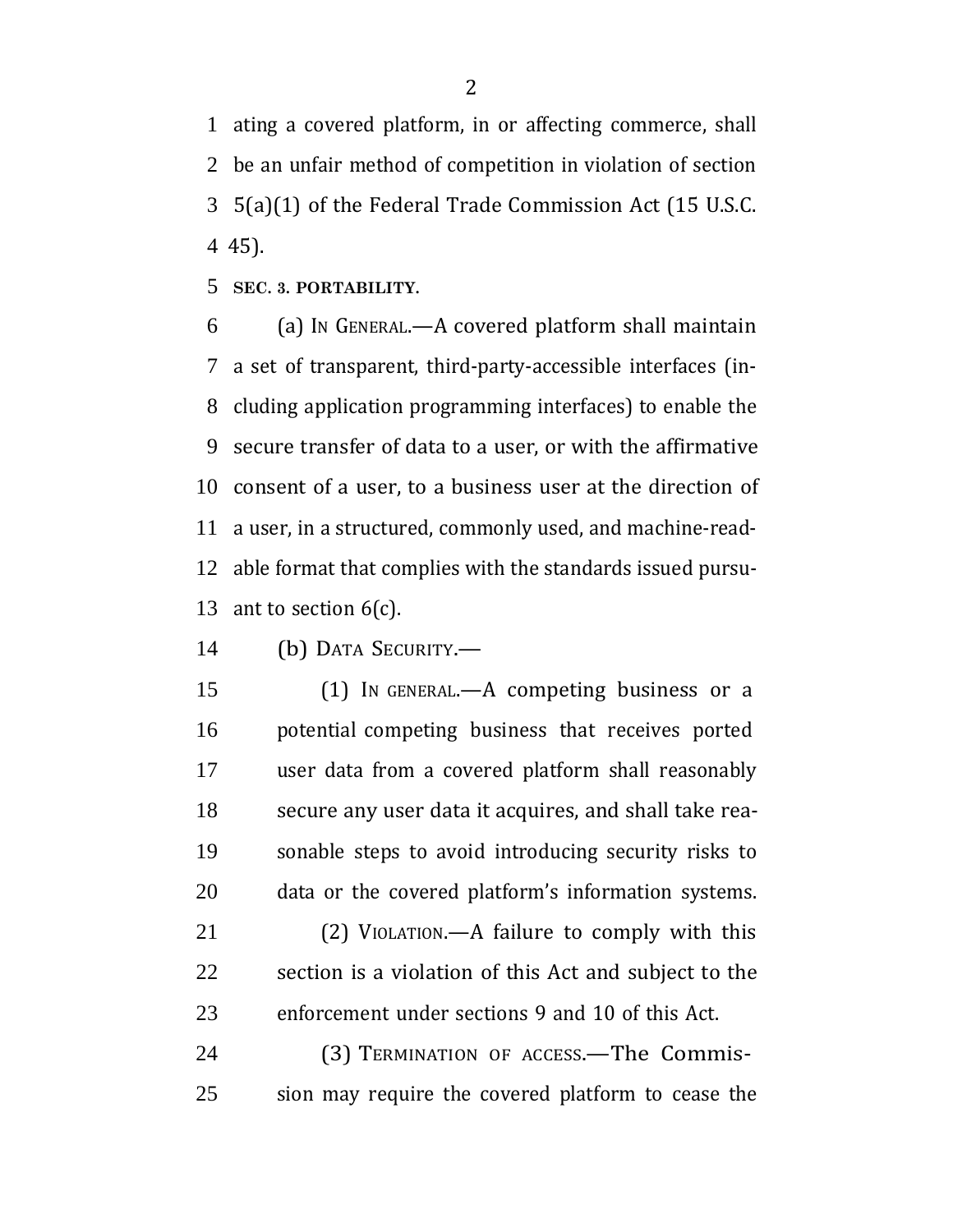transfer of data to a competing or potentially com- peting business that the Commission finds has vio- lated this section or standards adopted by the Com-mission under section 6(c) of this Act.

 (c) PORTABILITY OBLIGATIONS.—In order to achieve portability under subsection (a), a covered platform shall comply with the standards issued under section 6(c) by the Commission.

**SEC. 4. INTEROPERABILITY.**

 (a) IN GENERAL.—A covered platform shall maintain a set of transparent, third-party-accessible interfaces (in- cluding application programming interfaces) to facilitate and maintain interoperability with a competing business or a potential competing business that complies with the standards issued pursuant to section 6(c).

(b) DATA SECURITY.—

 (1) IN GENERAL.—A competing business or a potential competing business that accesses an inter- operability interface of a covered platform shall rea- sonably secure any user data it acquires, processes, or transmits, and shall take reasonable steps to avoid introducing security risks to user data or the covered platform's information systems.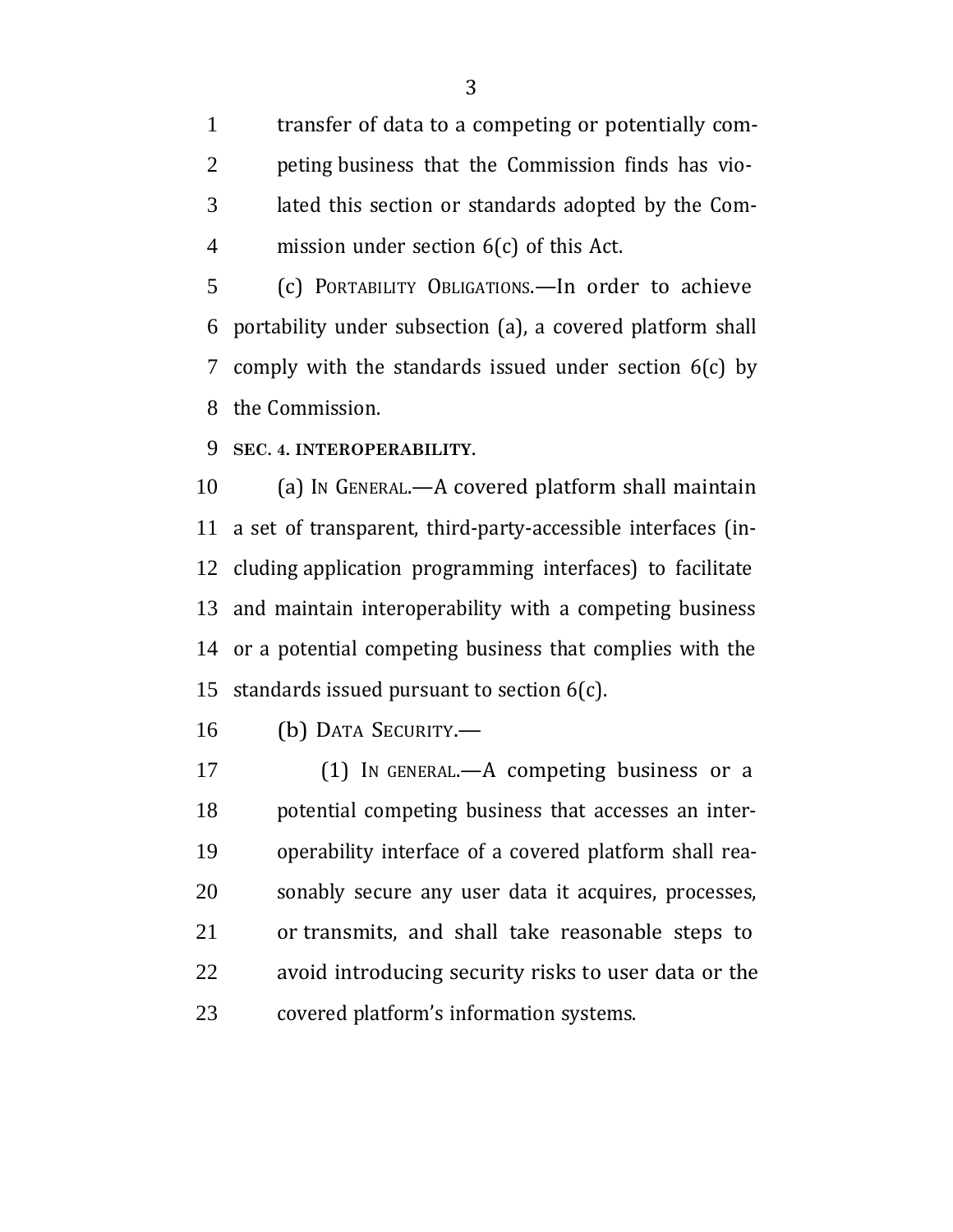(2) VIOLATION.—A failure to comply with this section is a violation of this Act and subject to the enforcement under sections 9 and 10 of this Act.

 (3) TERMINATION OF ACCESS.—The Commis- sion may require the covered platform to cease inter- operating with a competing or potentially competing business that the Commission finds has violated this section or standards adopted by the Commission under section 6(c) of this Act.

 (c) INTEROPERABILITY OBLIGATIONS.—In order to achieve interoperability under subsection (a), a covered platform shall comply with the standards issued under sec-tion 6(c) by the Commission.

 (d) SECURITY AND PRIVACY STANDARDS.—Con- sistent with standards issued by the Commission under section 6(c) of this Act, a covered platform shall set pri- vacy and security standards for access by competing busi- nesses or potential competing businesses to the extent rea- sonably necessary to address a threat to the covered plat- form or user data, and shall report any suspected viola-tions of those standards to the Commission.

(e) PROHIBITED CHANGES TO INTERFACES.—

23 (1) COMMISSION APPROVAL.—A covered plat- form may make a change that may affect its inter-operability interface by petitioning the Commission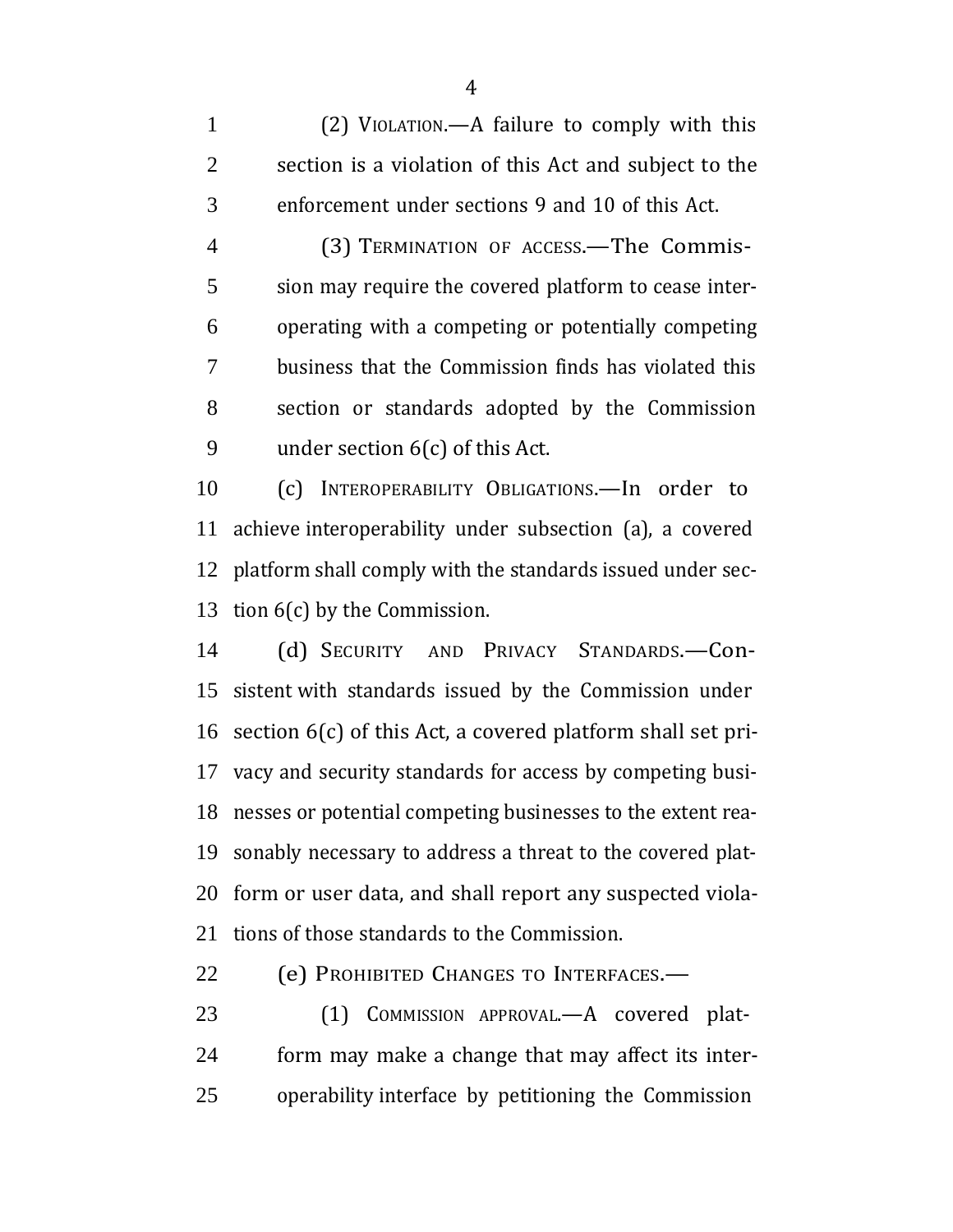to approve a proposed change. The Commission shall allow the change if, after consulting with the rel- evant technical committee the Commission concludes that the change is not being made with the purpose or effect of unreasonably denying access or under- mining interoperability for competing businesses or potential competing businesses.

 (2) EXCEPTION.—A covered platform may make a change affecting its interoperability inter- faces without receiving approval from the Commis- sion if that change is necessary to address a security vulnerability or other exigent circumstance that cre- ates an imminent risk to user privacy or security if the change is narrowly tailored to the vulnerability and does not have the purpose or effect of unreason- ably denying access or undermining interoperability for competing businesses or potential competing businesses.

(3) INTERFACE INFORMATION.—

20 (A) In GENERAL.—Not later than 120 days after the adoption of a rule by the Com- mission under section 6(c) of this Act, a cov- ered platform shall provide to competing busi- nesses or potential competing businesses com-plete and accurate documentation describing ac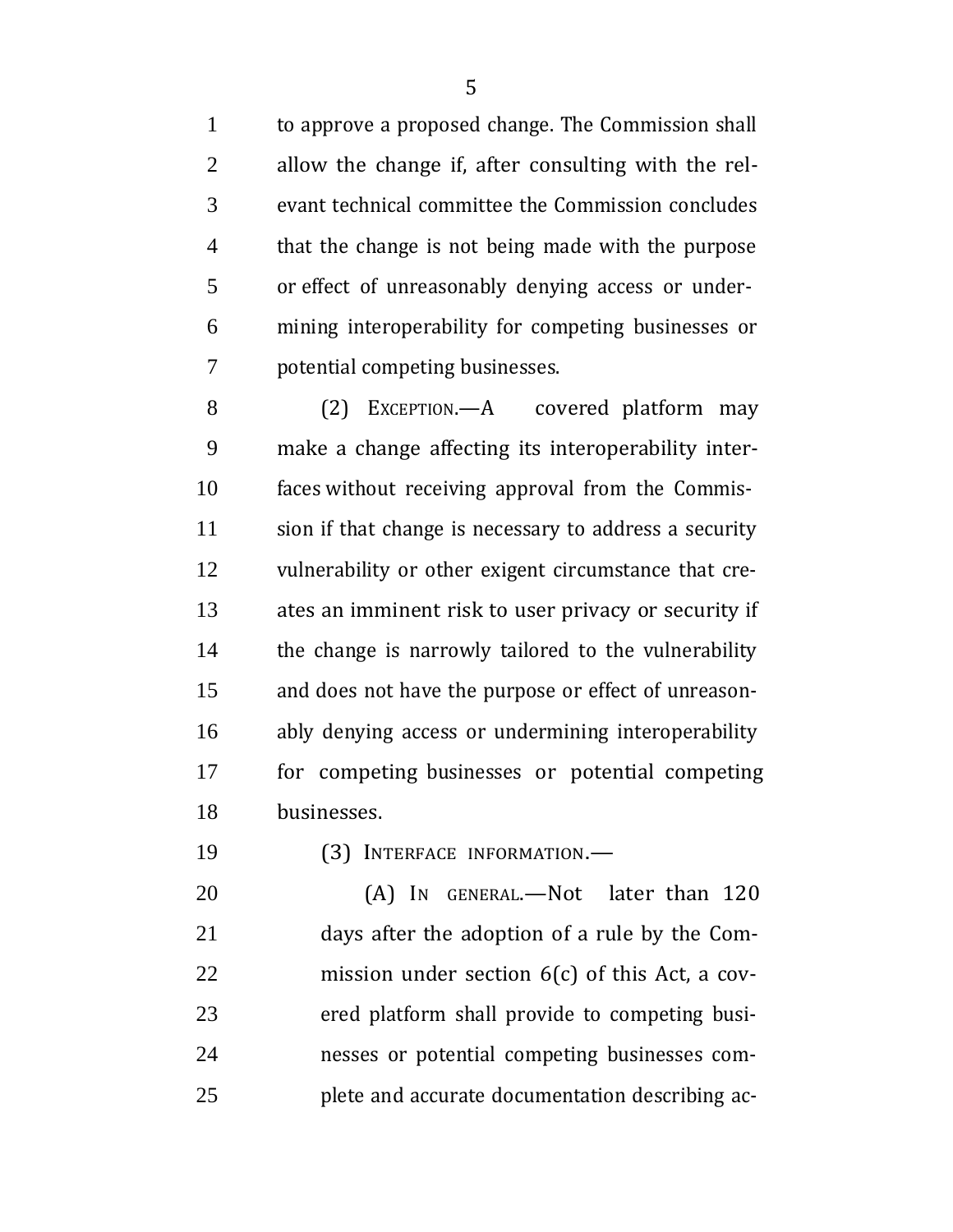cess to the interoperability interface required under this section.

 (B) CONTENTS.—The documentation re- quired under subparagraph (A) is limited to interface documentation necessary to achieve development and operation of interoperable products and services.

8 (4) NOTICE OF CHANGES. - A covered platform shall provide reasonable advance notice to a com- peting business or a potential competing business, which may be provided through public notice, of any change to an interoperability interface maintained by the covered platform that will affect the interoper- ability of a competing business or a potential com-peting business.

(f) DATA MINIMIZATION.—

 (1) NON-COMMERCIALIZATION BY A COVERED PLATFORM.—A covered platform shall not collect, use, or share user data obtained from a business user through the interoperability interface except for the purposes of safeguarding the privacy and secu- rity of such information or maintaining interoper-ability of services.

 (2) NON-COMMERCIALIZATION OF DATA ON A COVERED PLATFORM.—A business user shall not col-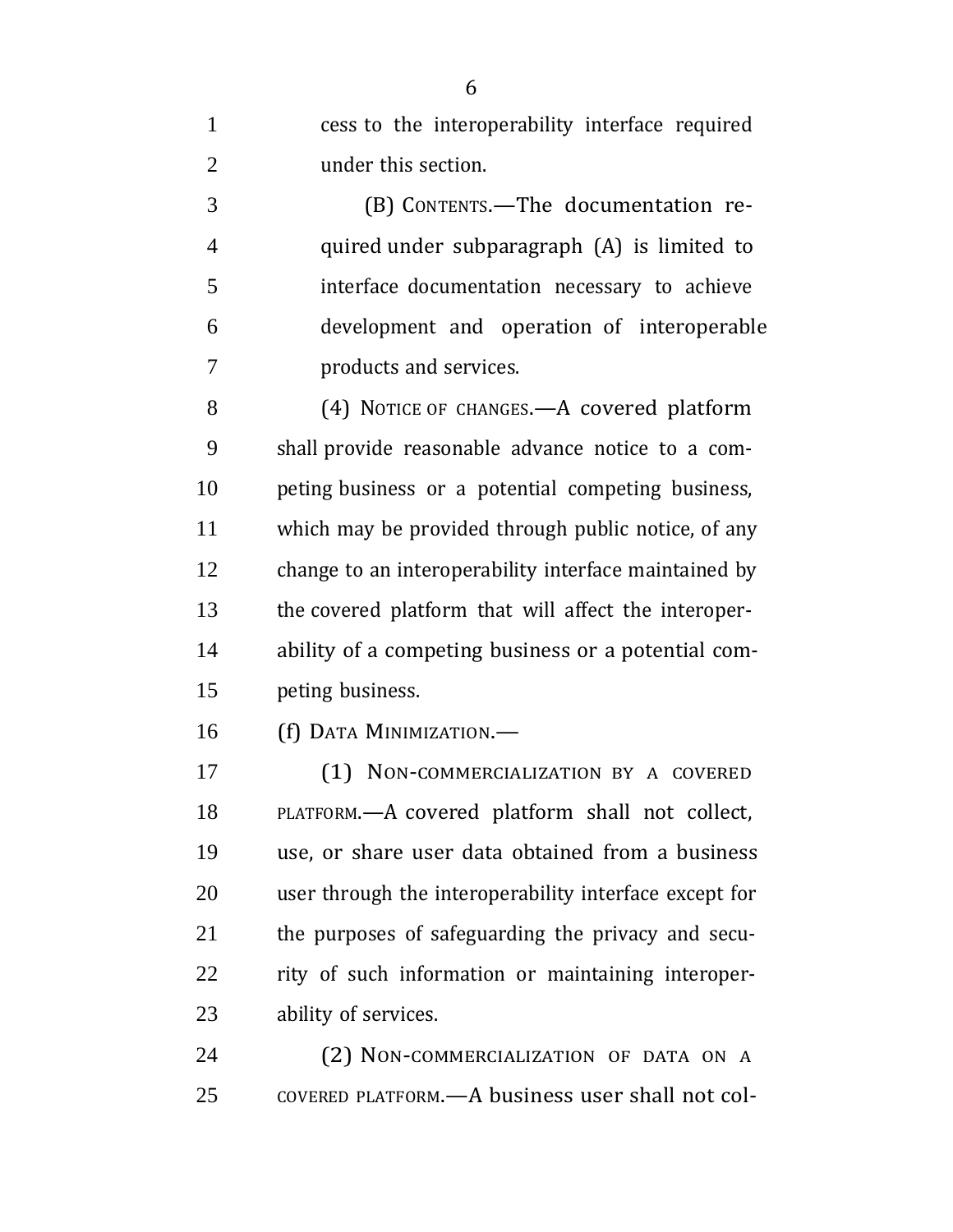lect, use, or share the data of a user on a covered platform except for the purposes of safeguarding and security of such data or maintaining interoper- ability of services. **SEC. 5. DEFINITIONS.** In this Act:

7 (1) PERSON.—The term "person" has the meaning given the term in subsection (a) of section 1 of the Clayton Act (15 U.S.C. 12).

 (2) AFFIRMATIVE EXPRESS CONSENT.—The term ''affirmative express consent'' means an affirm- ative action of the consumer to make a choice fol- lowing a clear and conspicuous disclosure to the con- sumer, separate and apart from any ''privacy pol- icy'', ''terms of service'', ''terms of service'', ''con-16 sent for research", or other similar document, of- (A) the types of Personal Information that Respondent will disclose to third parties;

(B) the reason for such disclosures;

20 (C) the identity of all such third parties;

 (D) any opportunities consumers have to decline or rescind consent for such disclosures; and

 (E) how consumers may exercise any such opportunities.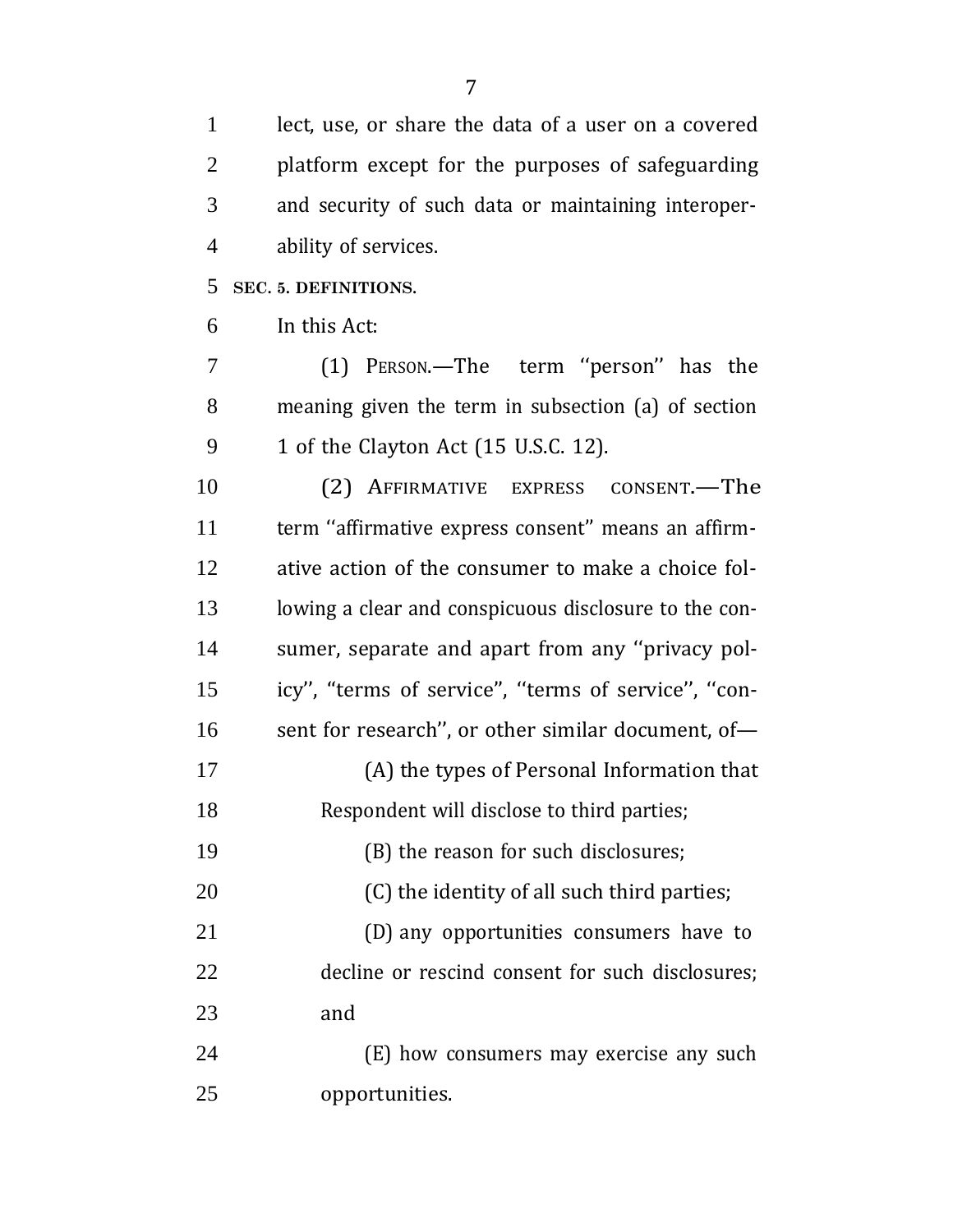consumer's approval for a preselected default option.

 (3) CLEAR AND CONSPICUOUS DISCLOSURE.— The term ''clear and conspicuous disclosure'' means that a required disclosure is difficult to miss such that it is easily noticeable and easily understandable by ordinary consumers, including in all of the fol-lowing ways:

 (A) In any communication that is solely visual or solely audible, the disclosure must be made through the same means through which 12 the communication is presented. In any commu- nication made through both visual and audible means, such as a television advertisement, the disclosure must be presented simultaneously in both the visual and audible portions of the com- munication even if the representation requiring 18 the disclosure ("triggering representation") is made through only one means.

 (B) A visual disclosure, by its size, con- trast, location, the length of time it appears, and other characteristics, must stand out from any accompanying text or other visual elements so that it is easily noticed, read, and under-stood.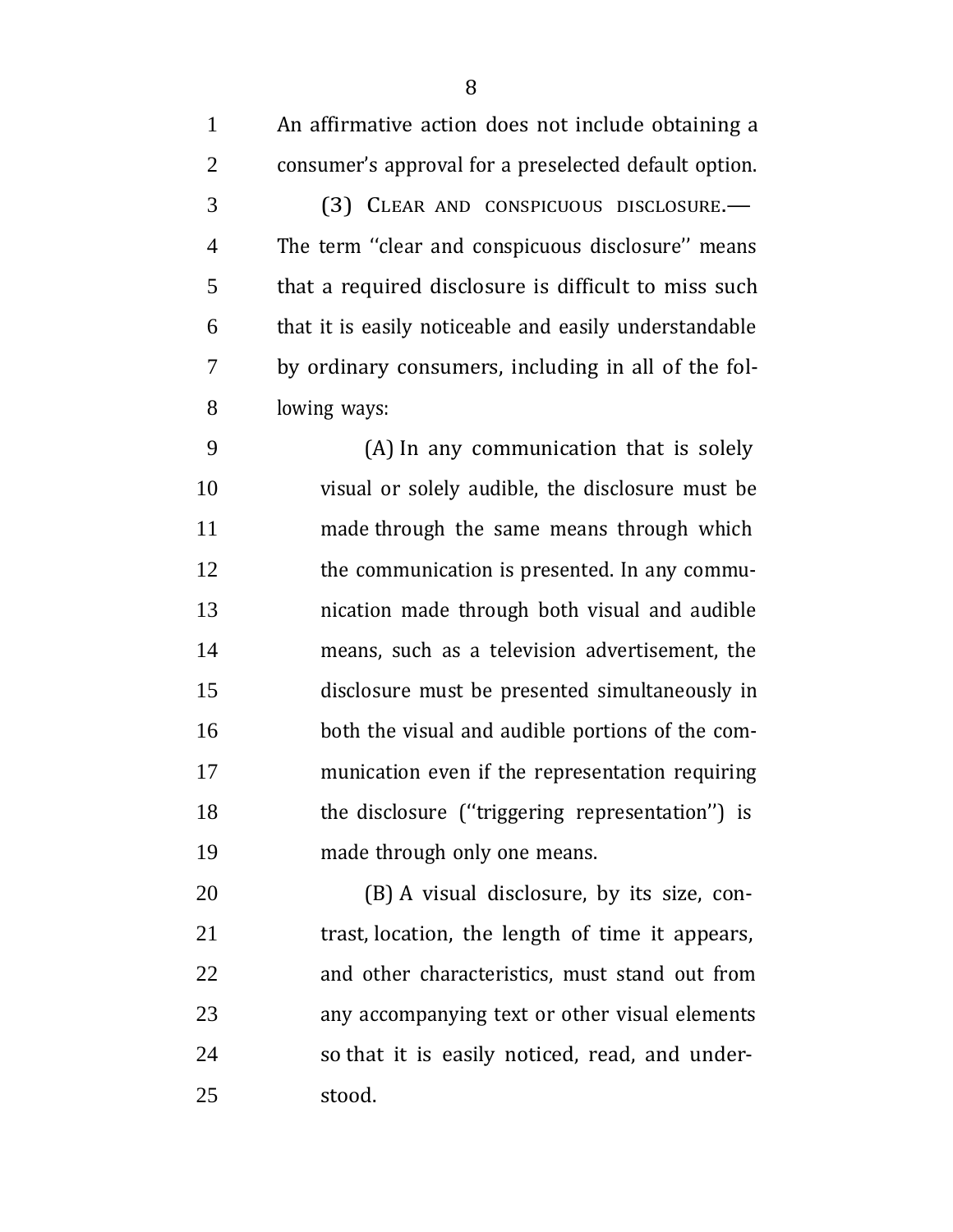| $\mathbf{1}$   | (C) An audible disclosure, including by             |
|----------------|-----------------------------------------------------|
| $\overline{2}$ | telephone or streaming video, must be delivered     |
| 3              | in a volume, speed, and cadence sufficient for      |
| $\overline{4}$ | ordinary consumers to easily hear and under-        |
| 5              | stand it.                                           |
| 6              | (D) In any communication using an inter-            |
| 7              | active electronic medium, such as the Internet      |
| 8              | or software, the disclosure must be unavoidable.    |
| 9              | (E) The disclosure must use diction and             |
| 10             | syntax understandable to ordinary consumers         |
| 11             | and must appear in each language in which the       |
| 12             | triggering representation appears.                  |
| 13             | (F) The disclosure must comply with these           |
| 14             | requirements in each medium through which it        |
| 15             | is received, including all electronic devices and   |
| 16             | face-to-face communications.                        |
| 17             | (G) The disclosure must not be contra-              |
| 18             | dicted or mitigated by, or inconsistent with,       |
| 19             | anything else in the communication.                 |
| 20             | (H) When the representation or sales prac-          |
| 21             | tice targets a specific audience, such as chil-     |
| 22             | dren, the elderly, or the terminally ill, "ordinary |
| 23             | consumers" includes reasonable members of           |
| 24             | that group.                                         |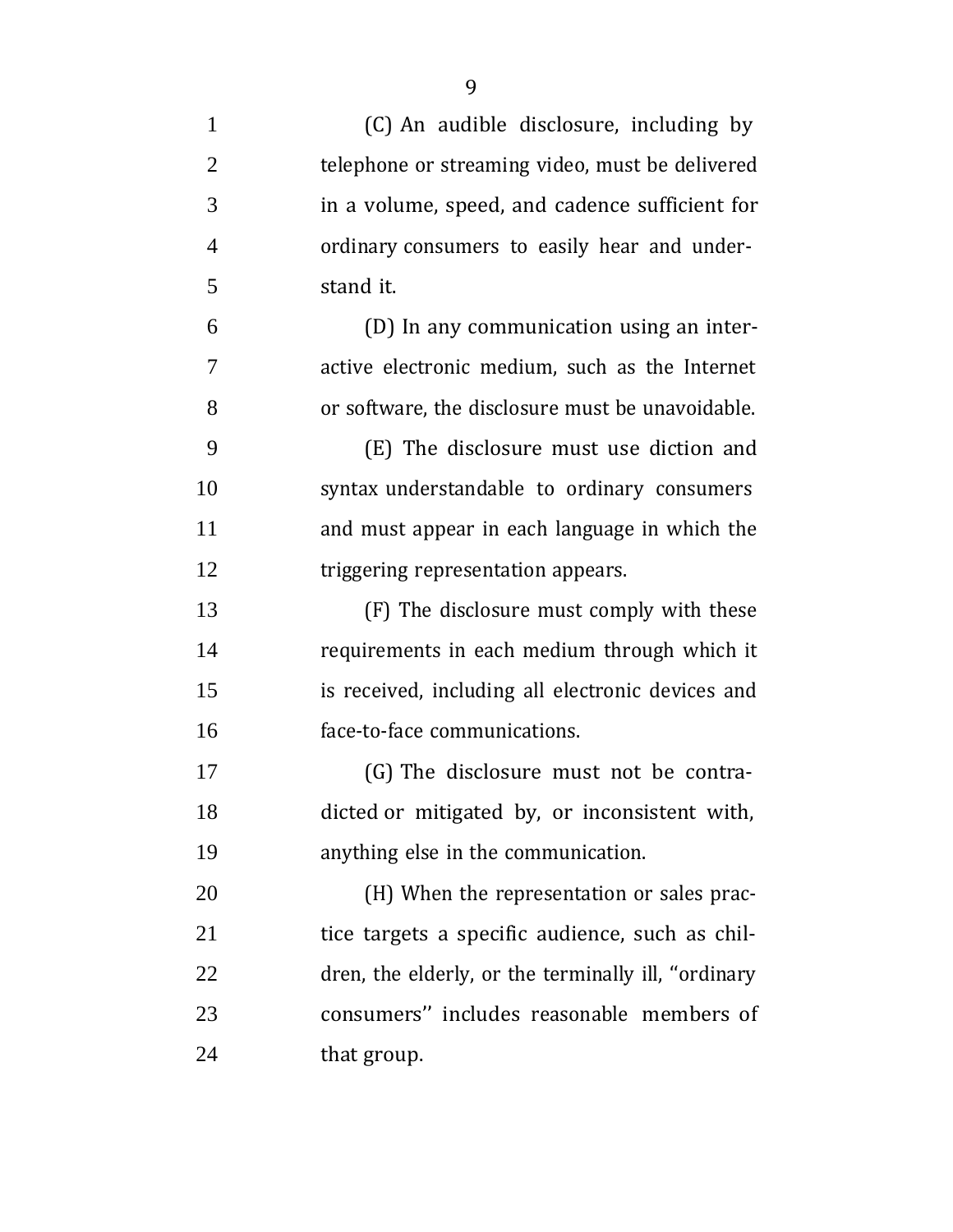| $\mathbf{1}$   | (4) COMMISSION.-The term "Commission"            |
|----------------|--------------------------------------------------|
| $\overline{2}$ | means the Federal Trade Commission.              |
| 3              | (5) CONTROL.-The term "control" with re-         |
| $\overline{4}$ | spect to a person means-                         |
| 5              | (A) holding 25 percent or more of the            |
| 6              | stock of the person;                             |
| 7              | (B) having the right to 25 percent or more       |
| 8              | of the profits of the person;                    |
| 9              | (C) having the right to 25 percent or more       |
| 10             | of the assets of the person, in the event of the |
| 11             | person's dissolution;                            |
| 12             | (D) if the person is a corporation, having       |
| 13             | the power to designate 25 percent or more of     |
| 14             | the directors of the person;                     |
| 15             | (E) if the person is a trust, having the         |
| 16             | power to designate 25 percent or more of the     |
| 17             | trustees; or                                     |
| 18             | (F) otherwise exercises substantial control      |
| 19             | over the person.                                 |
| 20             | (6) COVERED PLATFORM.-The term "covered          |
| 21             | platform" means an online platform-              |
| 22             | (A) that has been designated as a "covered       |
| 23             | platform" under section $6(a)$ ; or              |
| 24             | $(B)$ that—                                      |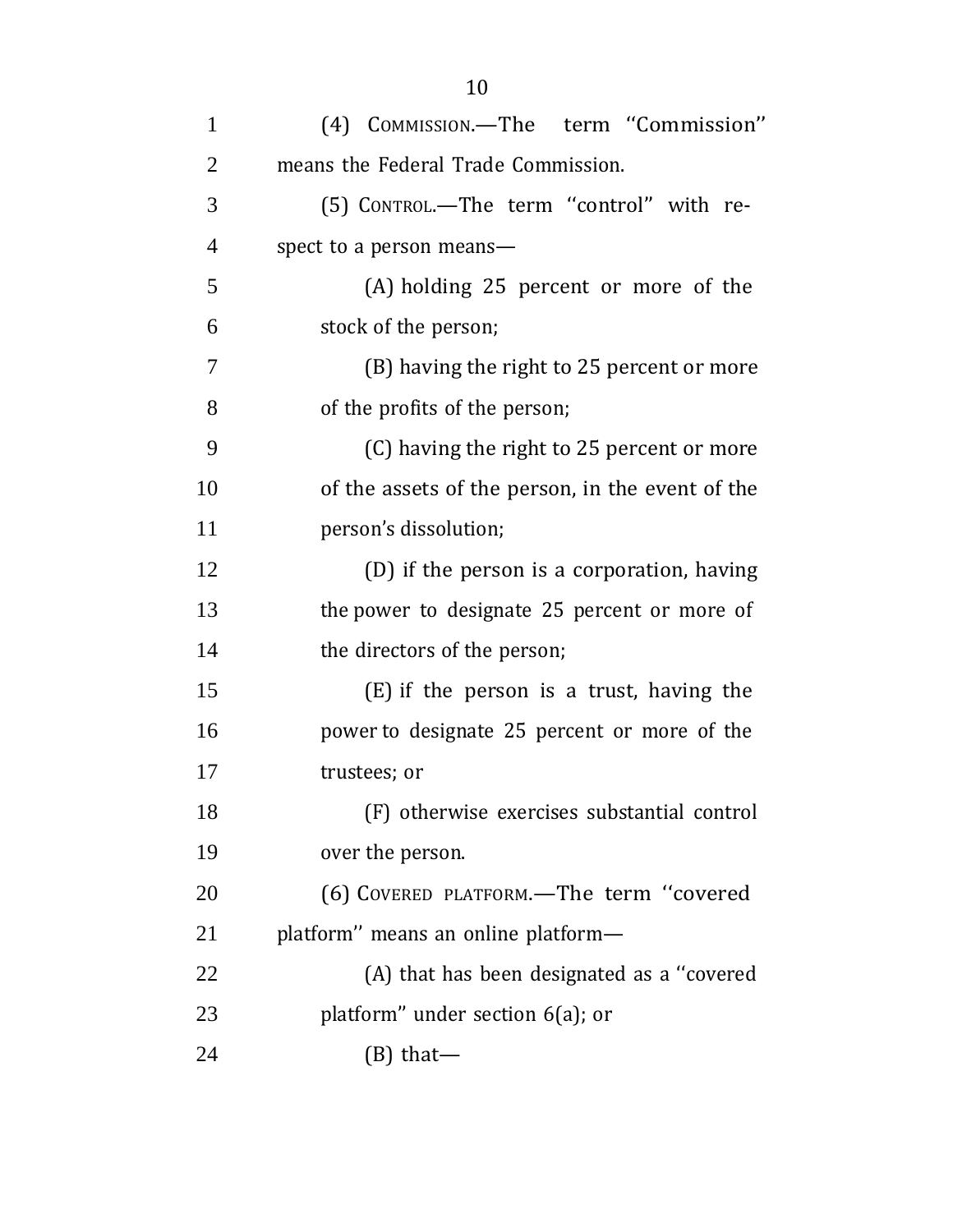| $\mathbf{1}$   | (i) at the time of the Commission's or         |
|----------------|------------------------------------------------|
| $\overline{2}$ | the Department of Justice's designation        |
| 3              | under section $2(d)$ , or any of the twelve    |
| $\overline{4}$ | months preceding that time, or in any of       |
| 5              | the 12 months preceding the filing of a        |
| 6              | complaint for an alleged violation of this     |
| 7              | $Act-$                                         |
| 8              | has at least 50,000,000<br>(I)                 |
| 9              | United States-based monthly active             |
| 10             | users on the online platform; or               |
| 11             | (II) has at least 100,000 United               |
| 12             | States-based monthly active business           |
| 13             | users on the platform;                         |
| 14             | (ii) is owned or controlled by a person        |
| 15             | with net annual sales, or a market capital-    |
| 16             | ization greater than $$600,000,000,000$ , ad-  |
| 17             | justed for inflation on the basis of the       |
| 18             | Consumer Price Index, at the time of the       |
| 19             | Commission's or the Department of Jus-         |
| 20             | tice's designation under section $6(a)$ or any |
| 21             | of the two years preceding that time, or at    |
| 22             | any time in the 2 years preceding the filing   |
| 23             | of a complaint for an alleged violation of     |
| 24             | this Act; and                                  |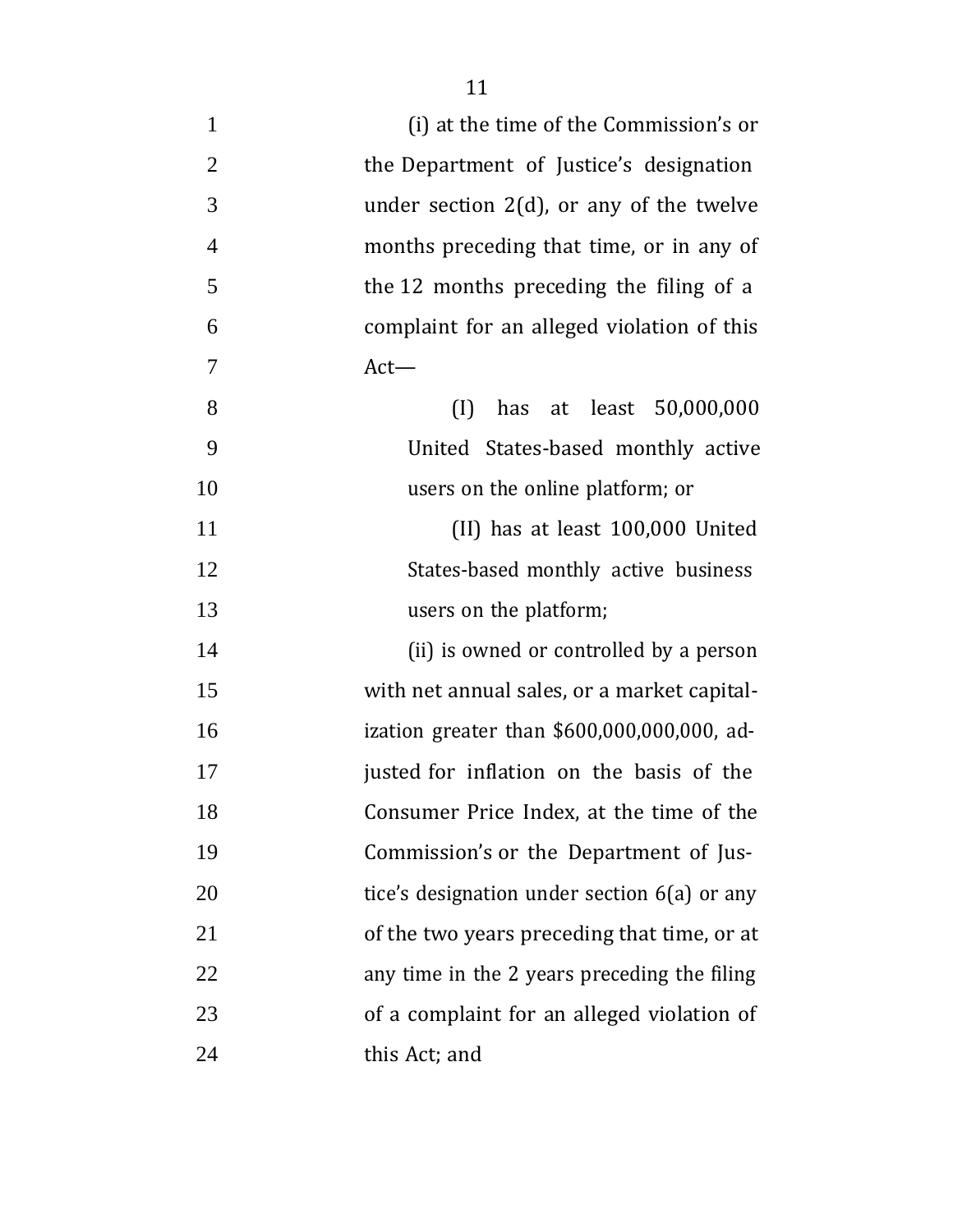| $\mathbf{1}$   | (iii) is a critical trading partner for               |
|----------------|-------------------------------------------------------|
| $\overline{2}$ | the sale or provision of any product or               |
| 3              | service offered on or directly related to the         |
| $\overline{4}$ | online platform.                                      |
| 5              | (7) COVERED PLATFORM OPERATOR.—The                    |
| 6              | term "covered platform operator" means a person       |
| 7              | that, directly or indirectly, owns or controls a cov- |
| 8              | ered platform.                                        |
| 9              | (8) CRITICAL TRADING PARTNER.-The term                |
| 10             | "critical trading partner" means a trading partner    |
| 11             | that has the ability to restrict or impede—           |
| 12             | (A) the access of a business user to its              |
| 13             | users or customers; or                                |
| 14             | (B) the access of a business user to a tool           |
| 15             | or service that it needs to effectively serve its     |
| 16             | users or customers.                                   |
| 17             | $(9)$ Data.—                                          |
| 18             | (A) IN GENERAL.—Not<br>later than 6                   |
| 19             | months after the date of enactment of this Act,       |
| 20             | the Commission shall adopt rules in accordance        |
| 21             | with section 553 of title 5, United States Code,      |
| 22             | to define the term "data" for the purpose of          |
| 23             | implementing and enforcing this Act.                  |
| 24             | (B) DATA.—The term "data" shall include               |
| 25             | information that is collected by or provided to       |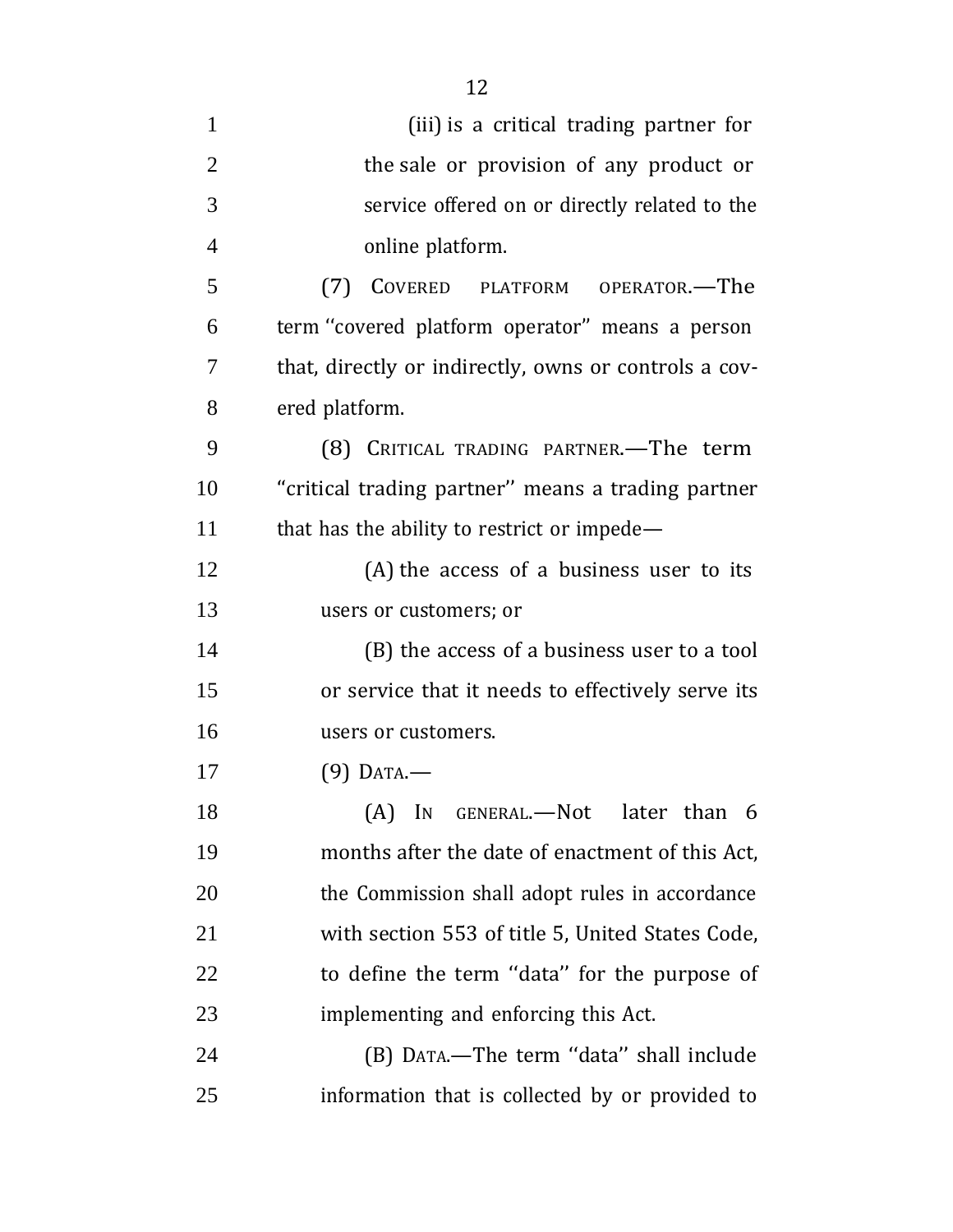a covered platform or competing business or a potential competing business that is linked, or reasonably linkable, to a specific user, user de- vice, or customer of the covered platform or a competing business or a potential competing business.

 (C) EXCLUSION.—The term ''data'' shall not include proprietary data that does not per- tain to the user or a user device of the covered platform. The Commission shall narrowly con- strue the term ''proprietary data'' for the pur-poses of this Act.

 (10) BUSINESS USER.—The term ''business user'' means a person that utilizes or plans to utilize the covered platform for the sale or provision of products or services.

 (11) INTEROPERABILITY INTERFACE.—The term ''interoperability interface'' means an electronic interface maintained by a covered platform for pur-poses of achieving interoperability.

 (12) ONLINE PLATFORM.—The term ''online platform'' means a website, online or mobile applica- tion, operating system, digital assistant, or online service that—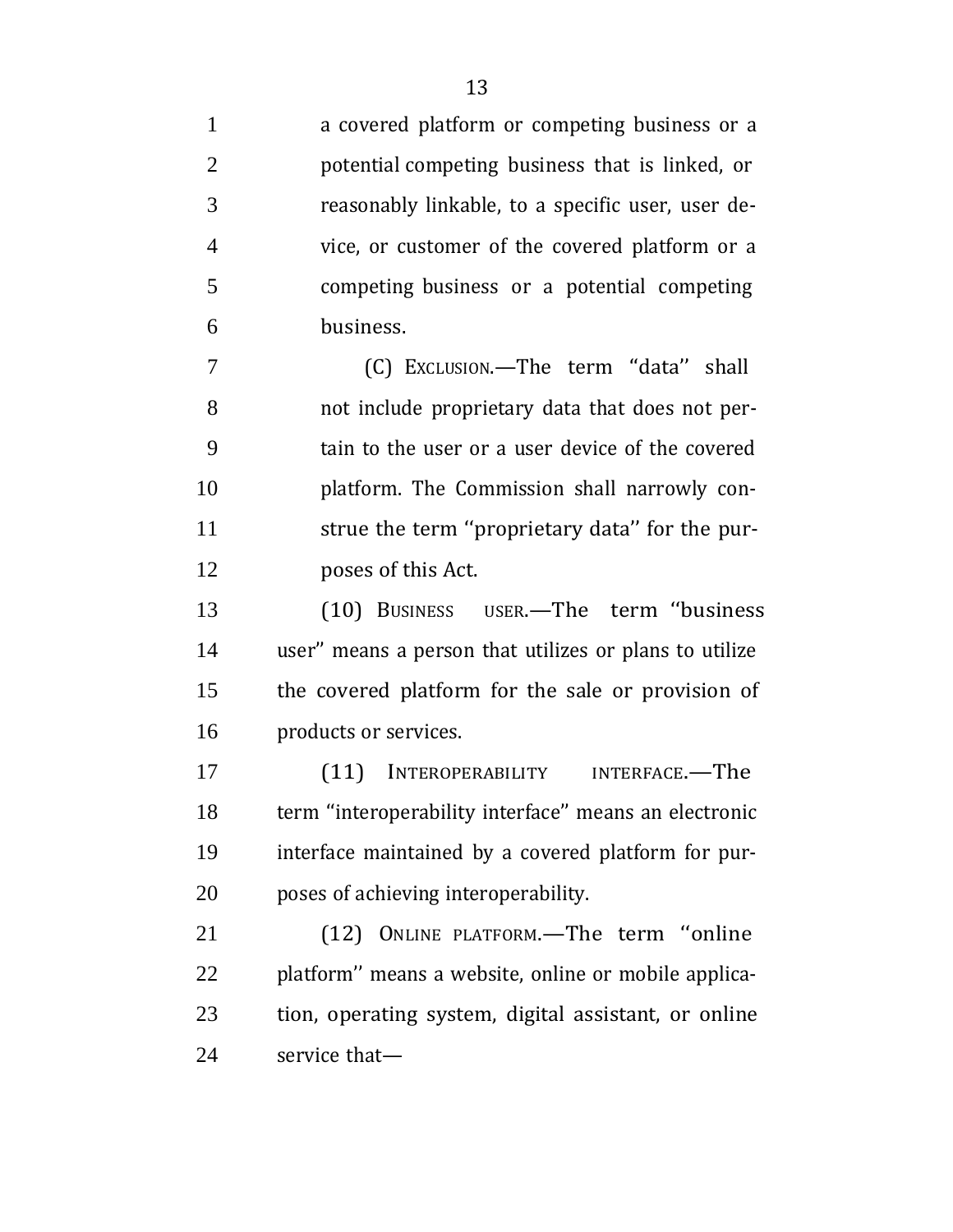(A) enables a user to generate content that can be viewed by other users on the platform or to interact with other content on the platform; (B) facilitates the offering, sale, purchase, payment, or shipping of goods or services, in- cluding software applications, between and among consumers or businesses not controlled by the platform; or (C) enables user searches or queries that access or display a large volume of information. **SEC. 6. IMPLEMENTATION.** (a) COVERED PLATFORM DESIGNATION.—The Fed- eral Trade Commission or Department of Justice may des- ignate a covered platform for the purpose of implementing and enforcing this Act. Such designation shall— (1) be based on a finding that the criteria set forth in paragraph (6) of section 5 are met; (2) be issued in writing and published in the Federal Register; and (3) will apply for 10 years from its issuance re- gardless of whether there is a change in control or ownership over the covered platform unless the Fed- eral Trade Commission or the Department of Jus- tice removes the designation pursuant to subsection (b).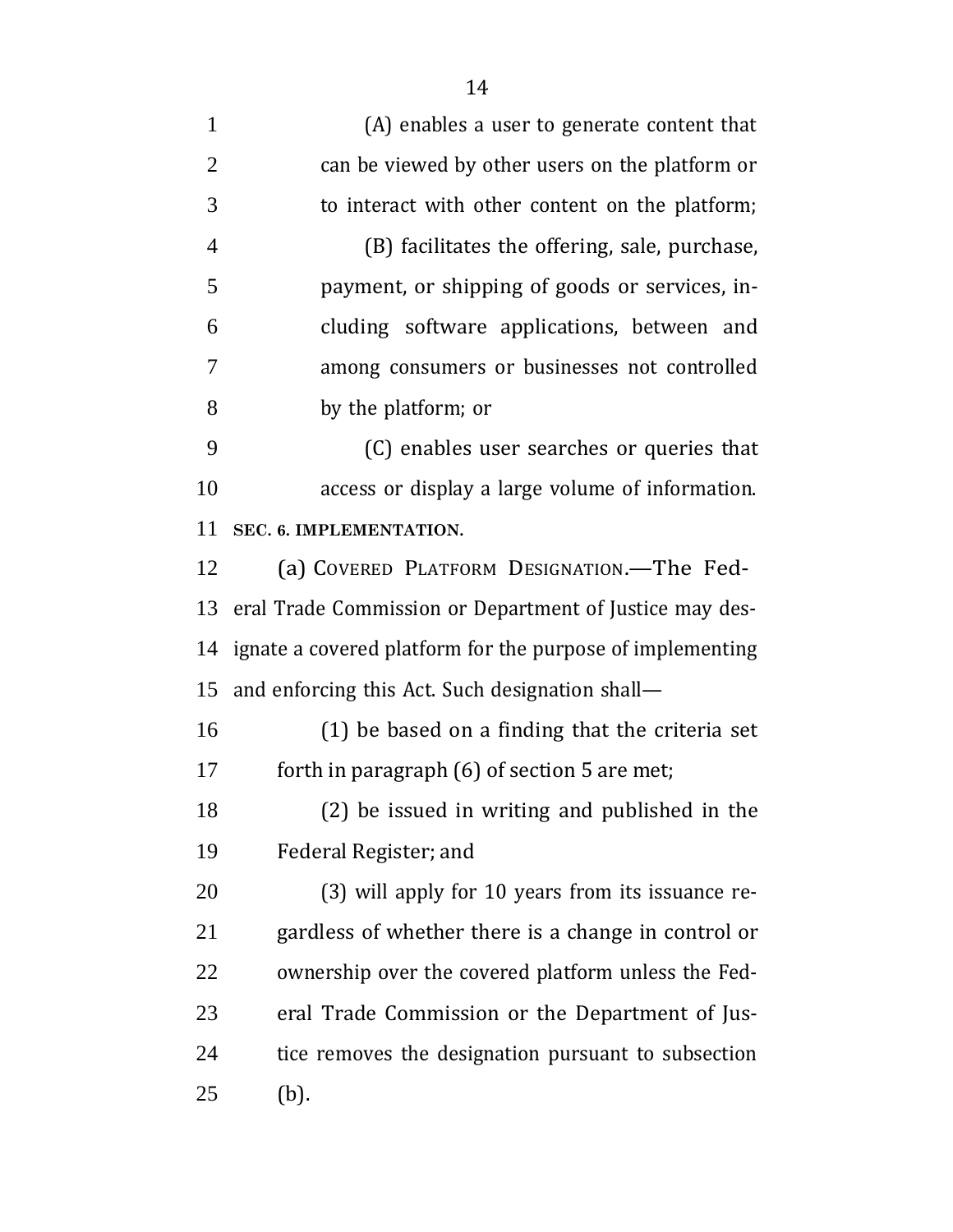(b) REMOVAL OF COVERED PLATFORM DESIGNA- TION.—The Commission or the Department of Justice shall—

 (1) consider whether its designation of a cov- ered platform pursuant to subsection (a) should be removed prior to the expiration of the 10-year period if the covered platform operator files a request with the Commission or the Department of Justice, which shows that the online platform is no longer a critical trading partner; and

 (2) determine whether to grant a request sub- mitted under paragraph (1) not later than 120 days after the date of the filing of such request.

(c) RULEMAKING AND TECHNICAL STANDARDS.—

 (1) After designating an online platform as a covered platform, the Commission shall issue stand- ards of interoperability specific to the covered plat- form. These standards shall implement the require- ments of sections 3 and 4 of this Act. In adopting the standards implementing the requirements of sec-21 tions 3 and 4, the Commission shall seek to encour- age entry by reducing or eliminating the network ef- fects that limit competition with the covered plat- form, ensure that competing businesses or a poten-tial competing business interconnects with the cov-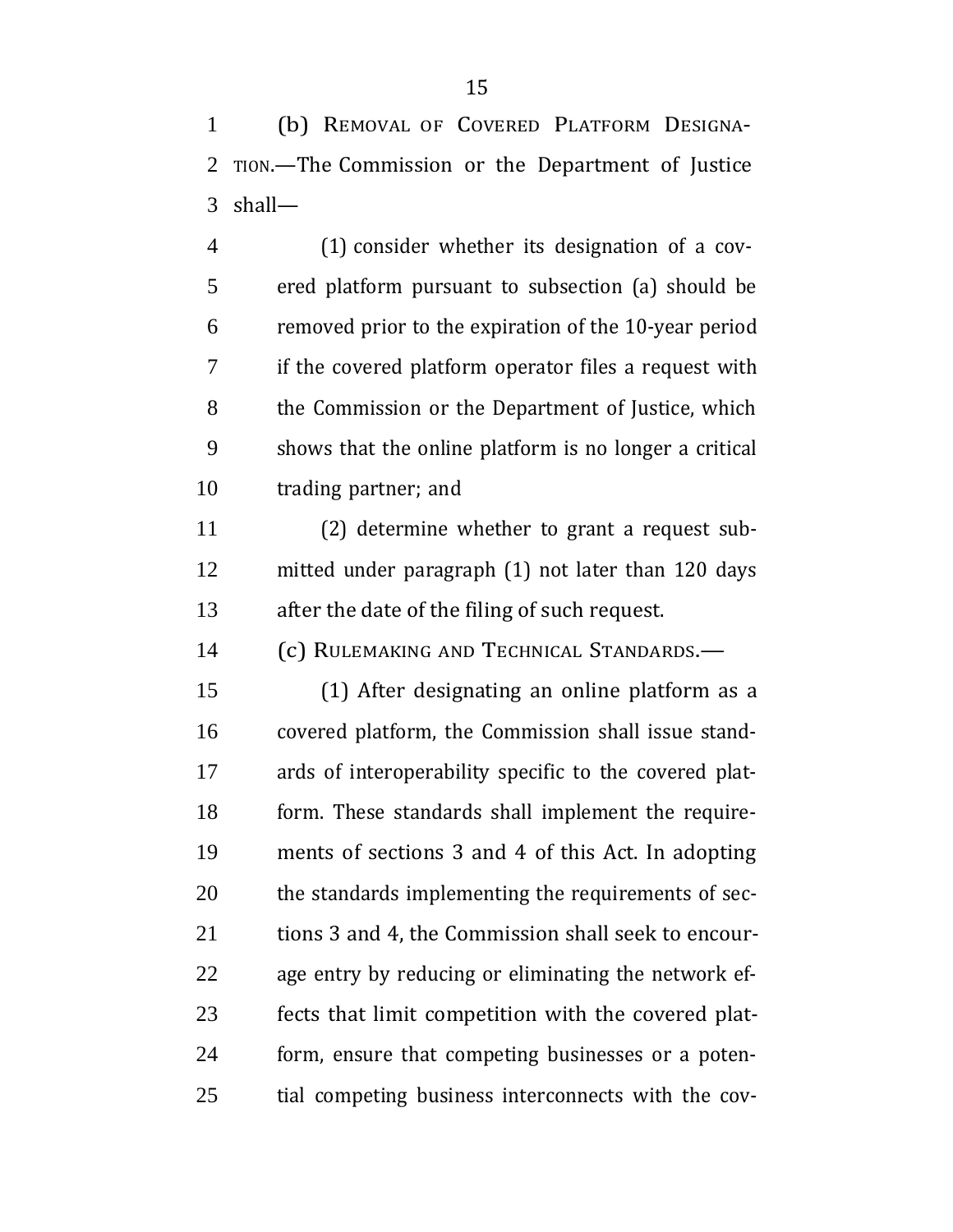| $\mathbf{1}$   | ered platform on fair and nondiscriminatory terms,     |
|----------------|--------------------------------------------------------|
| $\overline{2}$ | and protect data security and privacy.                 |
| 3              | (2) The Commission shall-                              |
| $\overline{4}$ | (A) establish a technical committee, as de-            |
| 5              | scribed in section 7 of this Act, to develop pro-      |
| 6              | posed standards implementing the requirements          |
| 7              | of section 3 as they apply to a specific covered       |
| 8              | platform;                                              |
| 9              | (B) issue such standards in accordance                 |
| 10             | with section 553 of title 5, United States Code;       |
| 11             | and                                                    |
| 12             | (C) reject standards that have the purpose             |
| 13             | or effect of unreasonably denying access, under-       |
| 14             | mine interoperability, or are unduly disruptive        |
| 15             | to interoperability.                                   |
| 16             | (d) COMPLIANCE ASSESSMENT.—The Commission              |
| 17             | shall regularly assess compliance by covered platforms |
|                | 18 with the provisions of this Act and may-            |
| 19             | (1) undertake such investigation as appropriate        |
| 20             | to render this assessment;                             |
| 21             | (2) issue subpoenas and civil investigative de-        |
| 22             | mands for relevant information, including any infor-   |
| 23             | mation that is necessary to effectuate the goals of    |
| 24             | sections 3 and 4 this Act, and consult with other      |
| 25             | agencies as appropriate; and                           |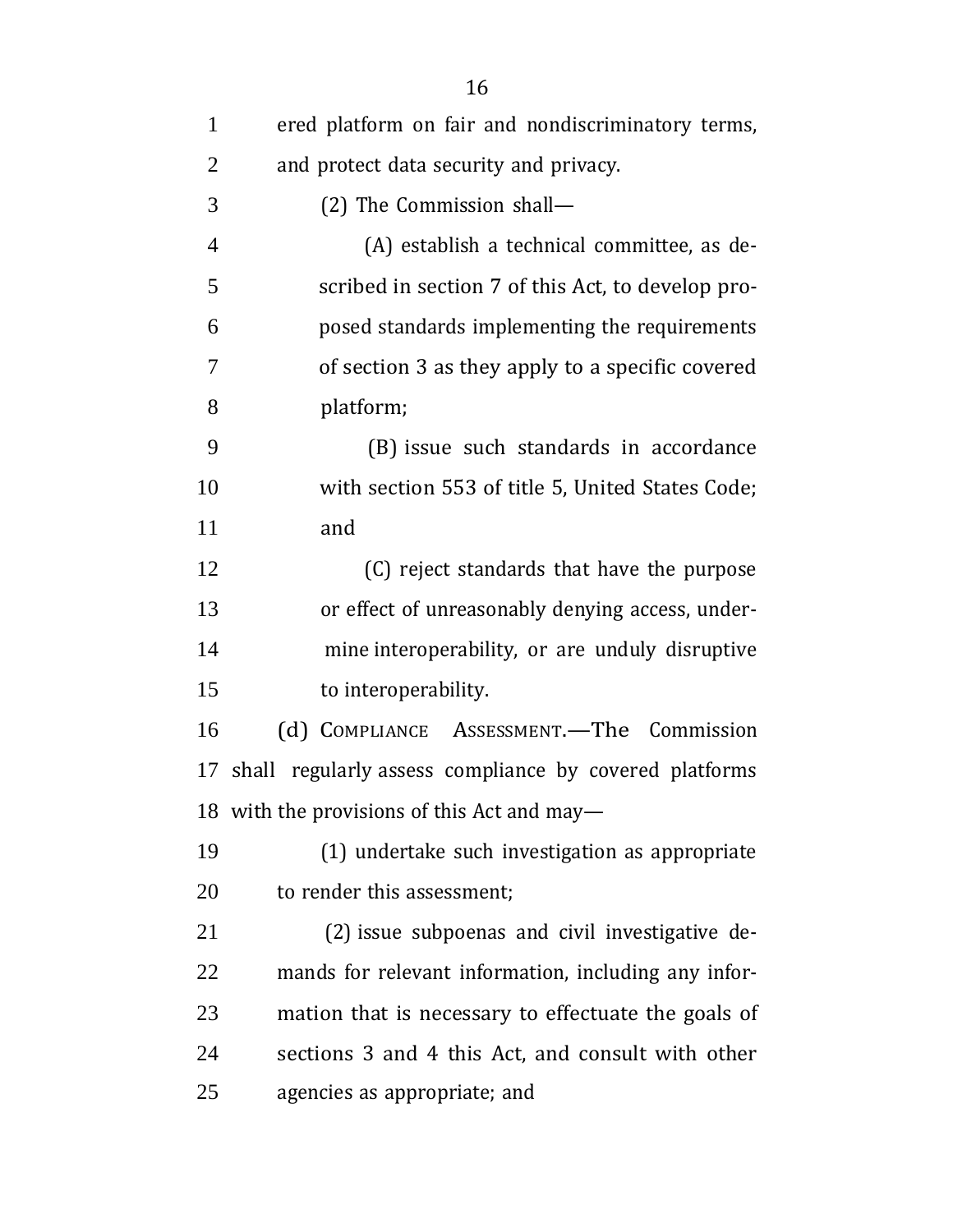(3) prescribe such other rules in accordance with section 553 of title 5, United States Code as may be necessary and appropriate to carry out sec-tions 3 and 4 of this Act.

 (e) AGENCY COMPLAINTS.—The Commission shall establish procedures under which a user, covered platform, or a business user may file a complaint alleging a violation of this Act.

 (f) RECIPROCITY.—A business user shall not be under any obligation to adopt or comply with the require- ments of this Act or the rules adopted by the Commission under this Act unless it chooses to—

 (1) initiate the secure transfer of data from a covered platform under section 3 of this Act; or

 (2) access an interoperability interface of a cov-ered platform under section 4 of this Act.

**SEC. 7. TECHNICAL COMMITTEE.**

(a) ESTABLISHMENT.—

 (1) Not later than 180 days following the enact- ment of this Act, the Commission shall establish a technical committee to assist the Commission with considerations relating to implementation and tech- nical aspects of the requirements under sections 3 and 4 of this Act.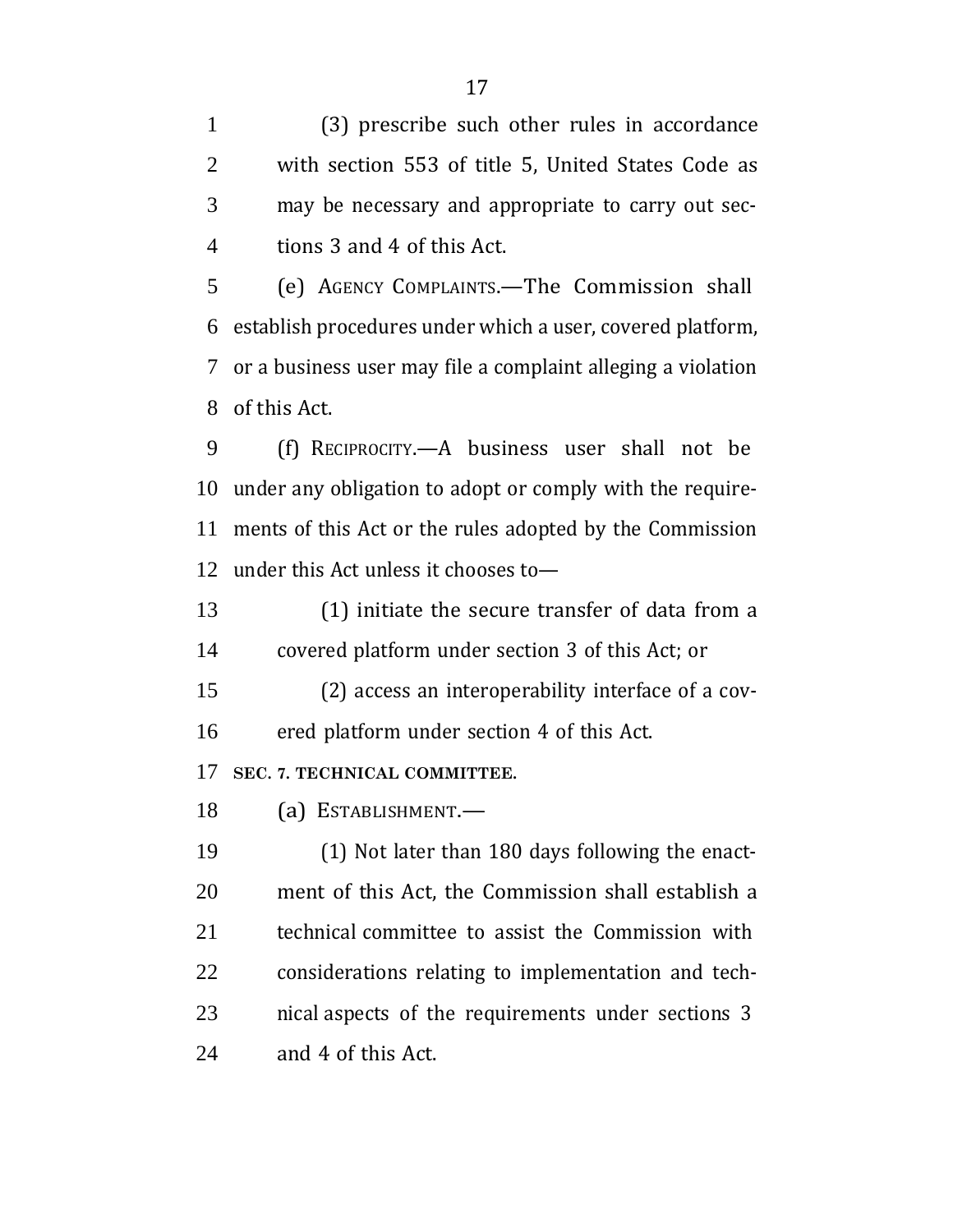(2) The size of the committee and its member- ship is within the sole discretion of the Commission except as specified in subsection 7(b).

 (b) COMPOSITION.—Each technical committee shall include—

 (1) representatives of businesses that, in the judgement of the Commission, utilize or compete with the platform;

 (2) representatives of competition or privacy ad- vocacy organizations, and independent academics that possess technical, legal, economic, financial, or other knowledge that the Commission may deem useful;

 (3) a representative from the National Institute of Standards and Technology; and

 (4) representatives of a covered platform, which, if required by Commission, shall provide a nonvoting advisory member to provide consultation and other aid to the technical committee. A failure by the covered platform to participate in good faith in the development of standards by the Technical Committee shall be a violation of this statute.

 (c) GENERAL RESPONSIBILITIES.—Each technical committee established under this section shall meet regu-larly to provide information, analysis, and recommenda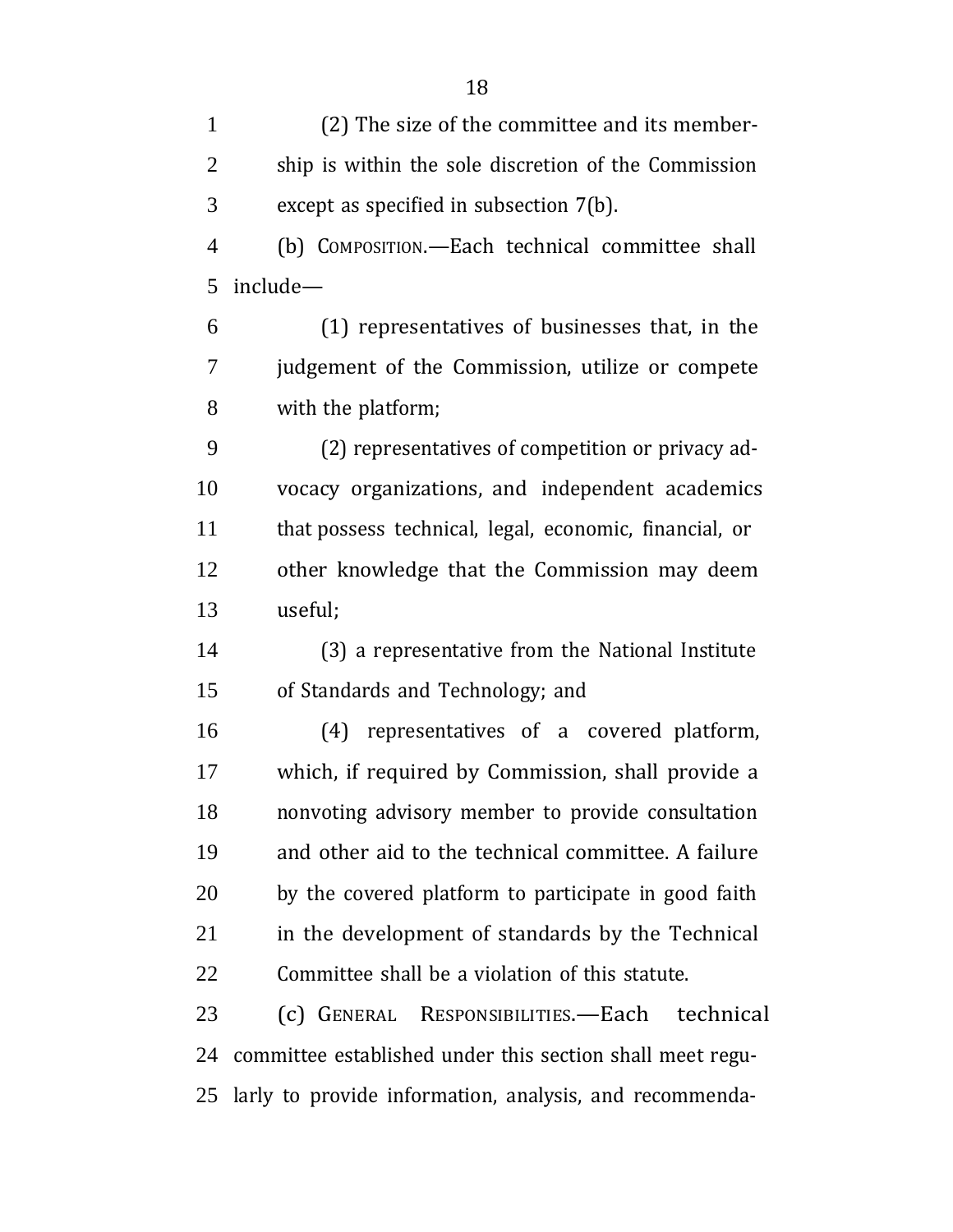tions to the Commission on the standards of portability and interoperability and any changes to those standards. These standards should—

 (1) seek to reduce or eliminate network effects that limit competition with the covered platform;

 (2) establish data security and privacy protec-tions for data portability and interoperability;

 (3) prevent fraudulent, malicious, or abusive ac- tivity by a competing business or a potential com-peting business; and

 (4) establish reasonable thresholds related to 12 the frequency, nature, and volume of requests by a competing business or a potential competing busi- ness to access resources maintained by the covered platform, beyond which the covered platform may assess a reasonable fee for such access that shall be reasonably proportional to the cost, complexity, and risk to the covered platform of providing such ac- cess, and do not limit the ability or deter the incen- tive of a competing business or a potentially com- peting business to interoperate with the covered platform.

 (d) ROLE.—The role of technical committees is advi- sory in nature, and such committees shall have no imple-mentation or enforcement authority. However, the Com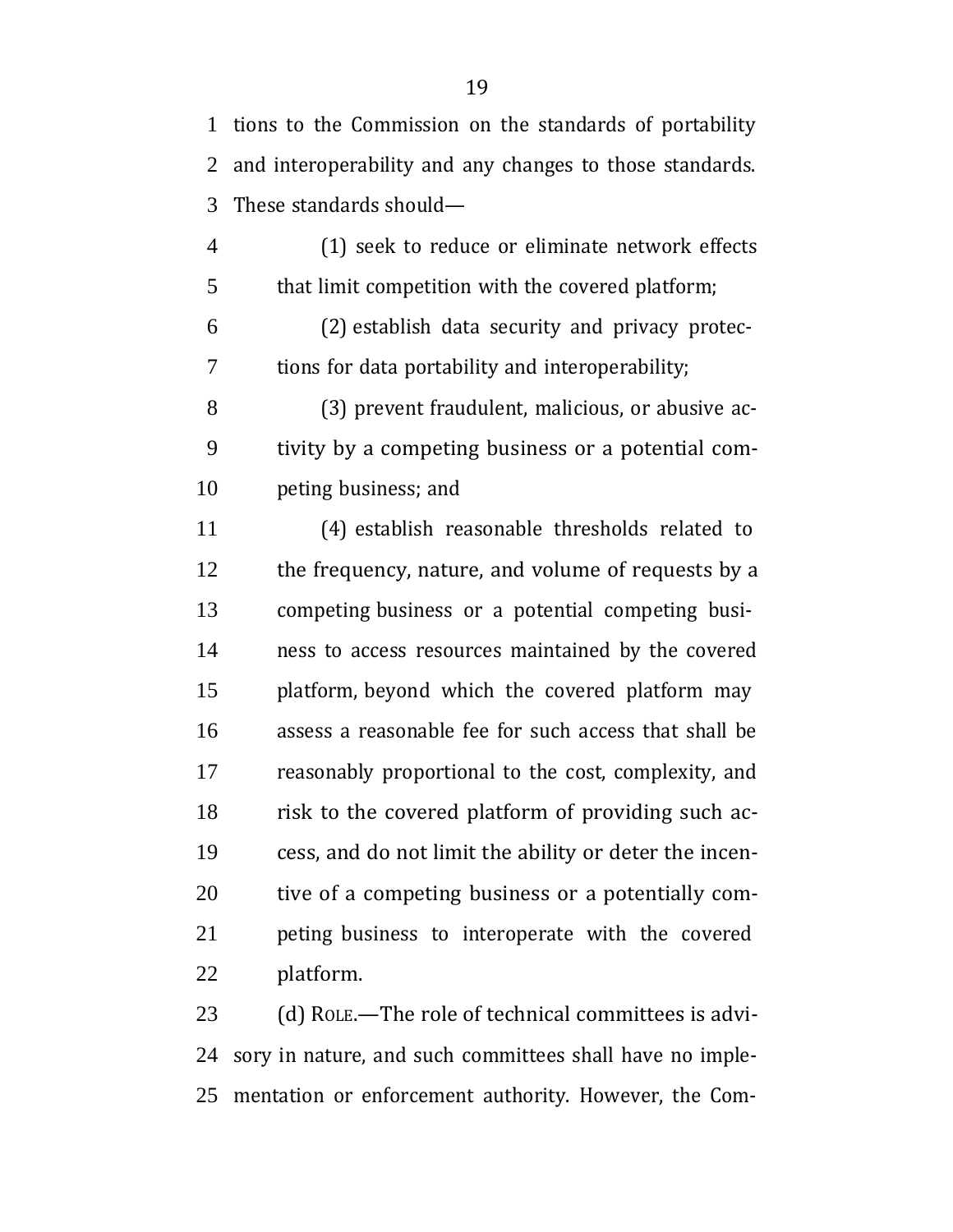mission shall give strong consideration to the rec- ommendations of such committees in implementing this Act.

 (e) NONAPPLICABILITY OF THE FEDERAL ADVISORY COMMITTEE ACT.—The Federal Advisory Committee Act (5 U.S.C. App.) shall not apply with respect to the tech-nical committees.

**SEC. 8. JUDICIAL REVIEW.**

 (a) IN GENERAL.—Any party that is subject to a cov- ered platform designation pursuant to section 6(a) of this Act, a final order issued in any district court, or a final order of the Commission issued in an administrative adju- dicative proceeding may within 30 days of the issuance of such order, petition for review of such order in the United States Court of Appeals for the District of Colum-bia Circuit.

 (b) TREATMENT OF FINDINGS.—In a proceeding for judicial review of a covered platform designation pursuant to section 6(a) of this Act or a final order of the Commis- sion, the findings of the Commission as to the facts, if supported by evidence, shall be conclusive.

**SEC. 9. ENFORCEMENT.**

 (a) COMMISSION LITIGATION AUTHORITY.—If the Commission has reason to believe that a covered platform violated this Act, the Commission may commence a civil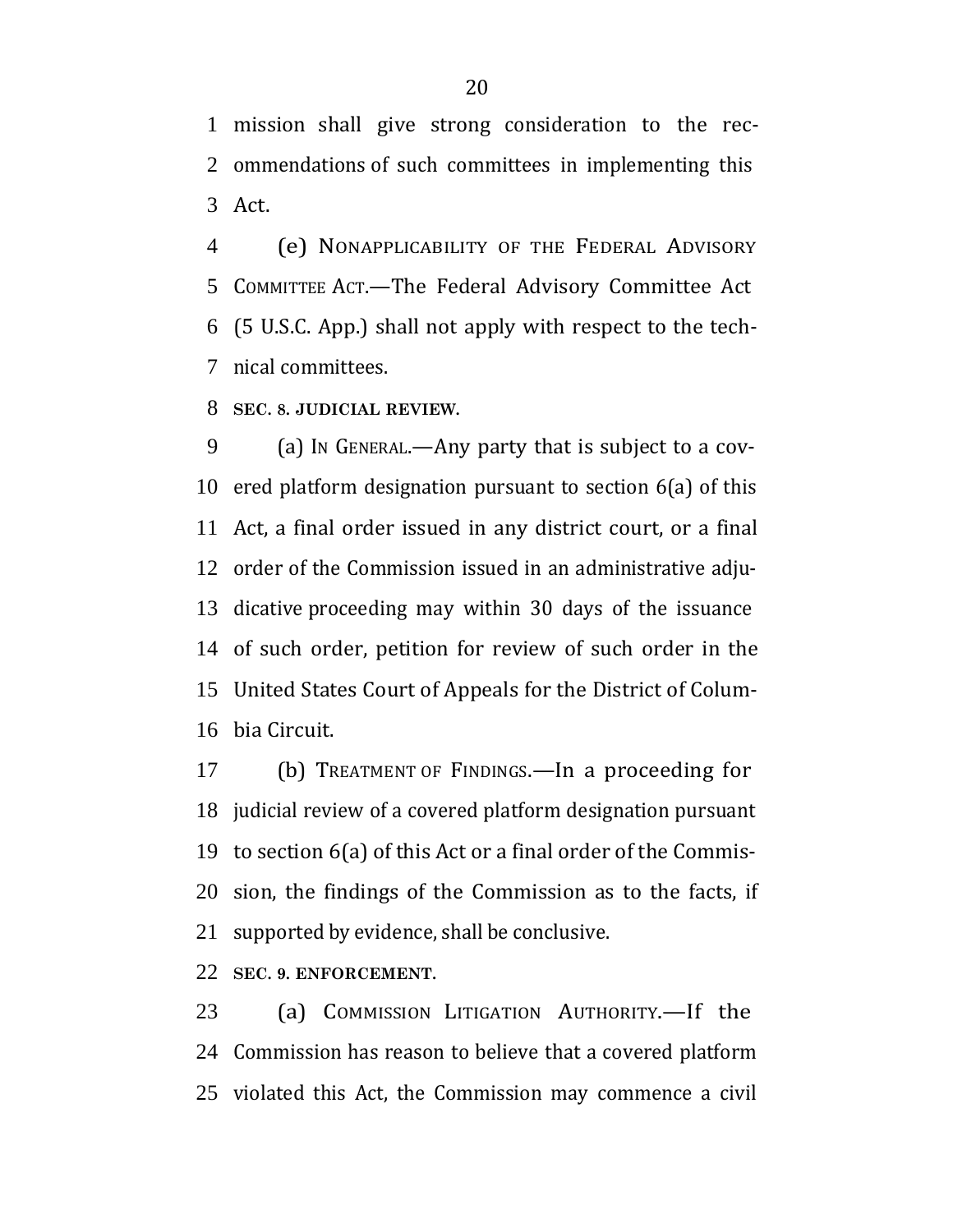action, in its own name by any of its attorneys designated by it for such purpose, to recover a civil penalty under this Act and seek other appropriate relief in a district court of the United States against the covered platform operator.

(b) EMERGENCY RELIEF.—

 (1) The Commission may seek a temporary in- junction requiring the covered platform operator to take or stop taking any action for not more than 120 days and the court shall grant such relief if the Commission proves—

 (A) there is a plausible claim that a cov- ered platform operator took an action that could violate this Act; and

 (B) that action impairs the ability of at least one company to compete with the covered platform.

 (2) The emergency relief shall not last more than 120 days from the filing of the complaint.

 (3) The court shall terminate the emergency re- lief at any time that the covered platform operator proves that the Commission has not taken reason- able steps to investigate whether a violation has oc-curred.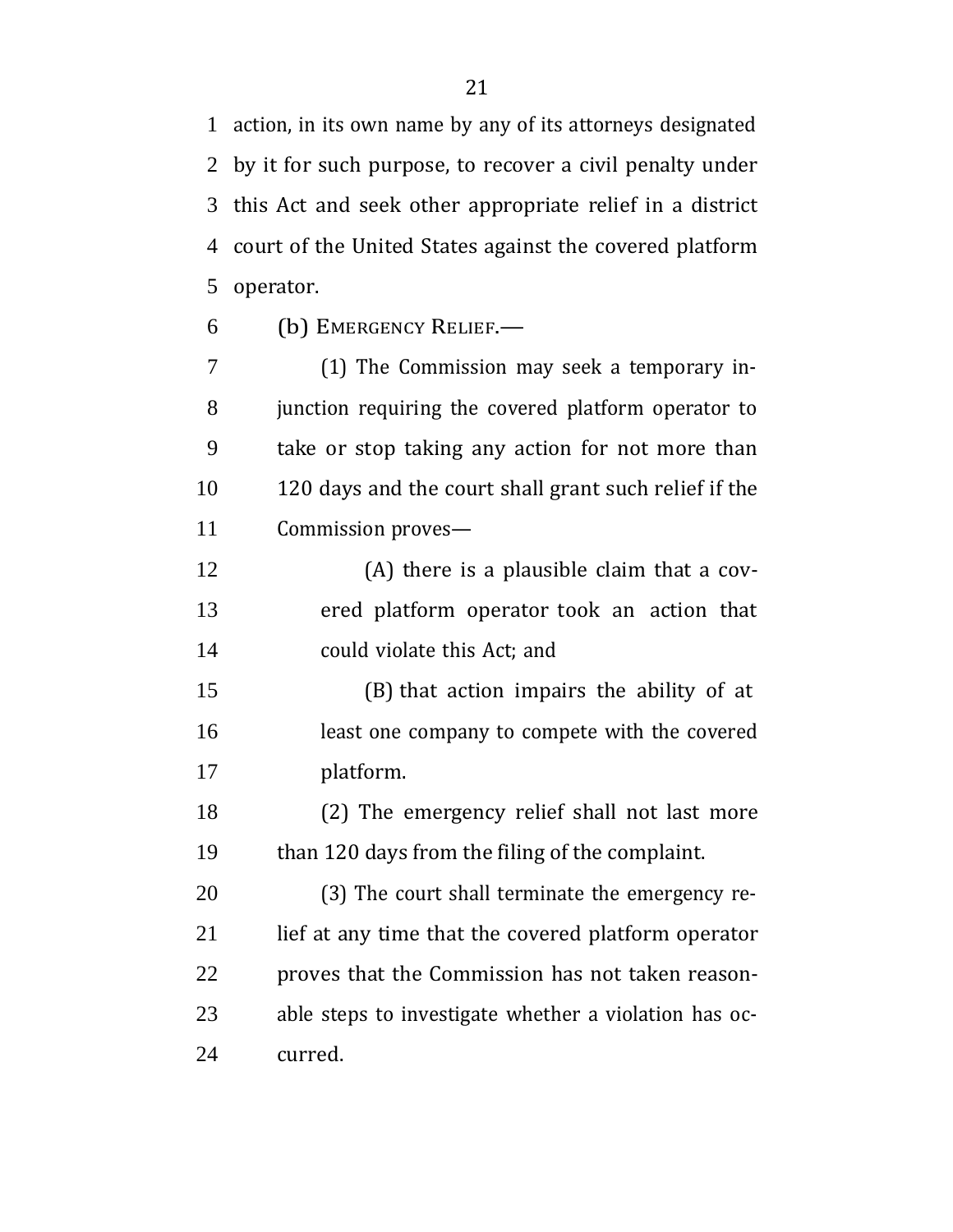(4) Nothing in this subsection prevents or limits 2 the Commission from seeking other equitable relief as provided in section 10 of this Act.

 (c) STATUTE OF LIMITATIONS.—A proceeding for a violation of this Act may be commenced not later than 6 years after such violation occurs.

**SEC. 10. REMEDIES.**

 (a) CIVIL PENALTY.—The Commission may recover a civil penalty for a violation of this Act, which shall ac- crue to the United States, in an amount not more than the greater of—

 (1) 15 percent of the total United States rev- enue of the person, partnership, or corporation for the previous calendar year; or

 (2) 30 percent of the United States revenue of 16 the person, partnership, or corporation in any line of business affected or targeted by the unlawful con-duct during the period of the unlawful conduct.

 (b) REMEDIES IN ADDITION.—Remedies provided in this subsection are in addition to, and not in lieu of, any other remedy available to the Commission under Federal law.

23 (1) RESTITUTION; CONTRACT RESCISSION AND 24 REFORMATION; REFUNDS; RETURN OF PROPERTY. The Commission may seek, and a court may order,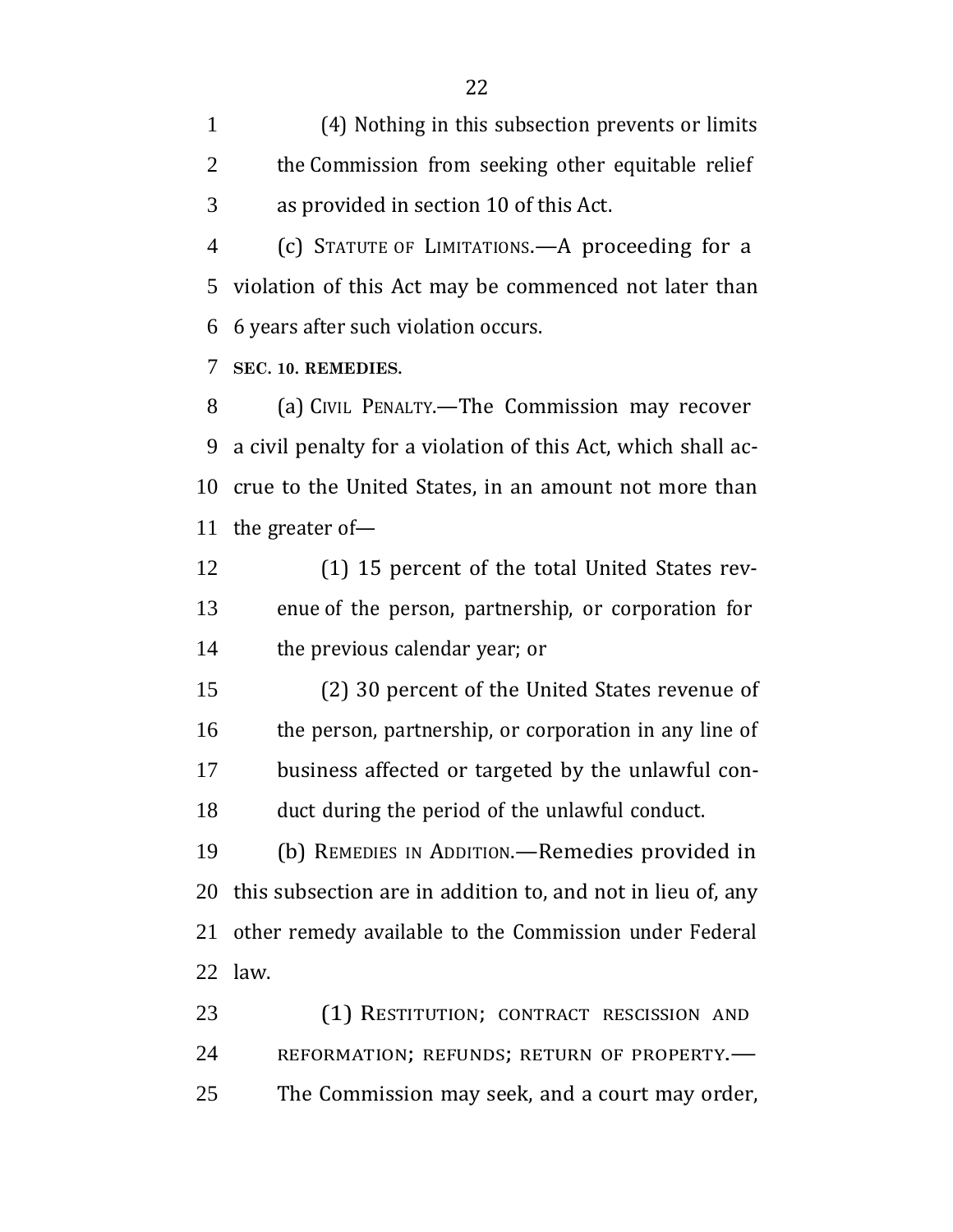with respect to the violation that gives rise to the suit, restitution for losses, rescission or reformation of contracts, refund of money, or return of property.

 (2) DISGORGEMENT.—The Commission may seek, and a court may order, disgorgement of any unjust enrichment that a covered platform obtained as a result of the violation that gives rise to the suit.

8 (3) INJUNCTION.—The Commission may seek, and the court may order, relief in equity as nec- essary to prevent, restrain, or prohibit violations of this Act.

 (c) REPEAT OFFENDERS.—If the fact finder deter- mines that a covered platform has shown a pattern or practice of violating this Act, the court shall consider re- quiring that the Chief Executive Officer forfeit to the United States Treasury any compensation received by that person during the 12 months preceding or following the filing of a complaint alleging a violation of this Act.

**SEC. 11. RULE OF CONSTRUCTION.**

 Nothing in this Act shall be construed to limit any authority of the Attorney General or the Federal Trade Commission under the antitrust laws, section 5 of the Federal Trade Commission Act (15 U.S.C. 45), or any other provision of law or to limit the application of any law.